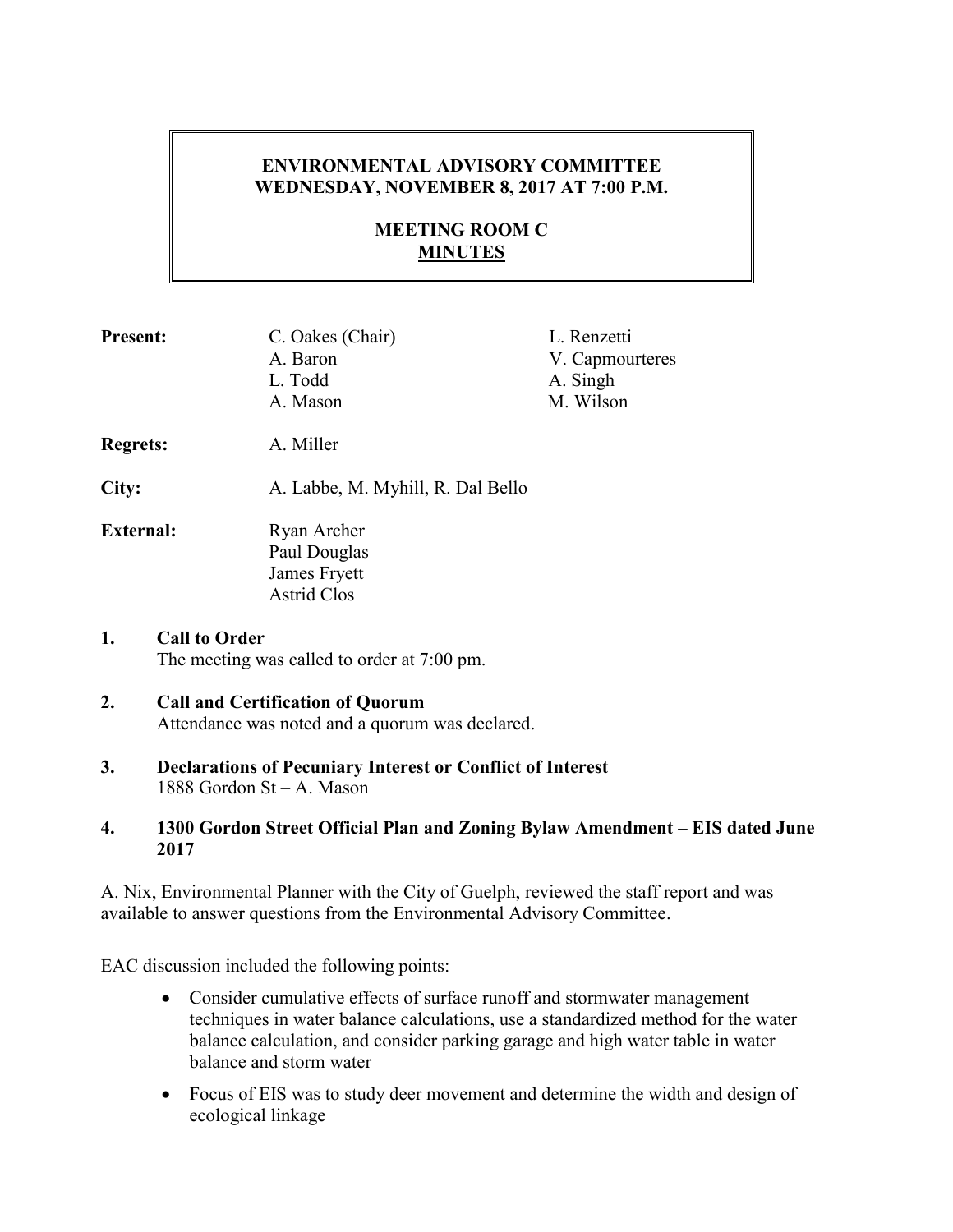### E.A.C. Minutes – November 8, 2017

- To conclude on magnitude of deer use for this corridor, carrying capacity should be considered to provide context. The EIS concluding that the use by deer is low could be misleading
- Majority of deer movement tracked overnight common amenity space wouldn't actively be used during this time – also area won't be fenced to allow for movement
- Discussion around landscaping for wildlife corridor
- Looking to incorporate a system that would enable unhindered movement and access
- Consider invasive species management and education to residents
- Discussion around deer crossings, sightlines and collision data
- Consider restoration opportunities for the ecological linkage

## **Moved by L. Todd and seconded by L. Renzetti,**

**THAT The Environmental Advisory Committee conditionally support the Environmental Impact Study prepared by Natural Resource Solutions Inc. in support of the proposed development at 1300 Gordon Street with the following conditions:** 

**THAT an EIS Addendum letter report is provided and includes:** 

- **Clarification regarding the results of the field program and the number of "events" of deer using the Ecological Linkage.**
- **Changes to the development proposal and an indication of how they relate to the natural heritage functions, particularly building location, common amenity space and stormwater management locations relative to the Ecological Corridor;**
- **Placing the Ecological Linakge into an Open Space (P.1) zoning;**
- **Recognition that the tree compensation will be provided using a 3:1 replacement ration and/or cash-in-lieu and an updated Tree Preservation Plan that includes consideration for protection of the large Freeman's Maple, and physical protection for the preserved apple tree during construction;**
- **Confirmation that at least a portion of the Ecological Linkage on site will be available for use by wildlife during construction;**
- **A restoration plan for the Ecological Linkage which includes removal of the existing driveway**

# **AMENDMENT**

- **LID features being currently considered did not account for shallow groundwater as per BH4 readings and as such the design should be reconsidered;**
- **Should weeping tiles be proposed to be connected to the stormwater sewer, the volume should be recorded in the calculations and ensure that it doesn't exceed sewer capacity under current and future development condition;**
- **A landscape plan clearly defining the layout and material proposed for the amenity area be completed by a registered member of the OALA;**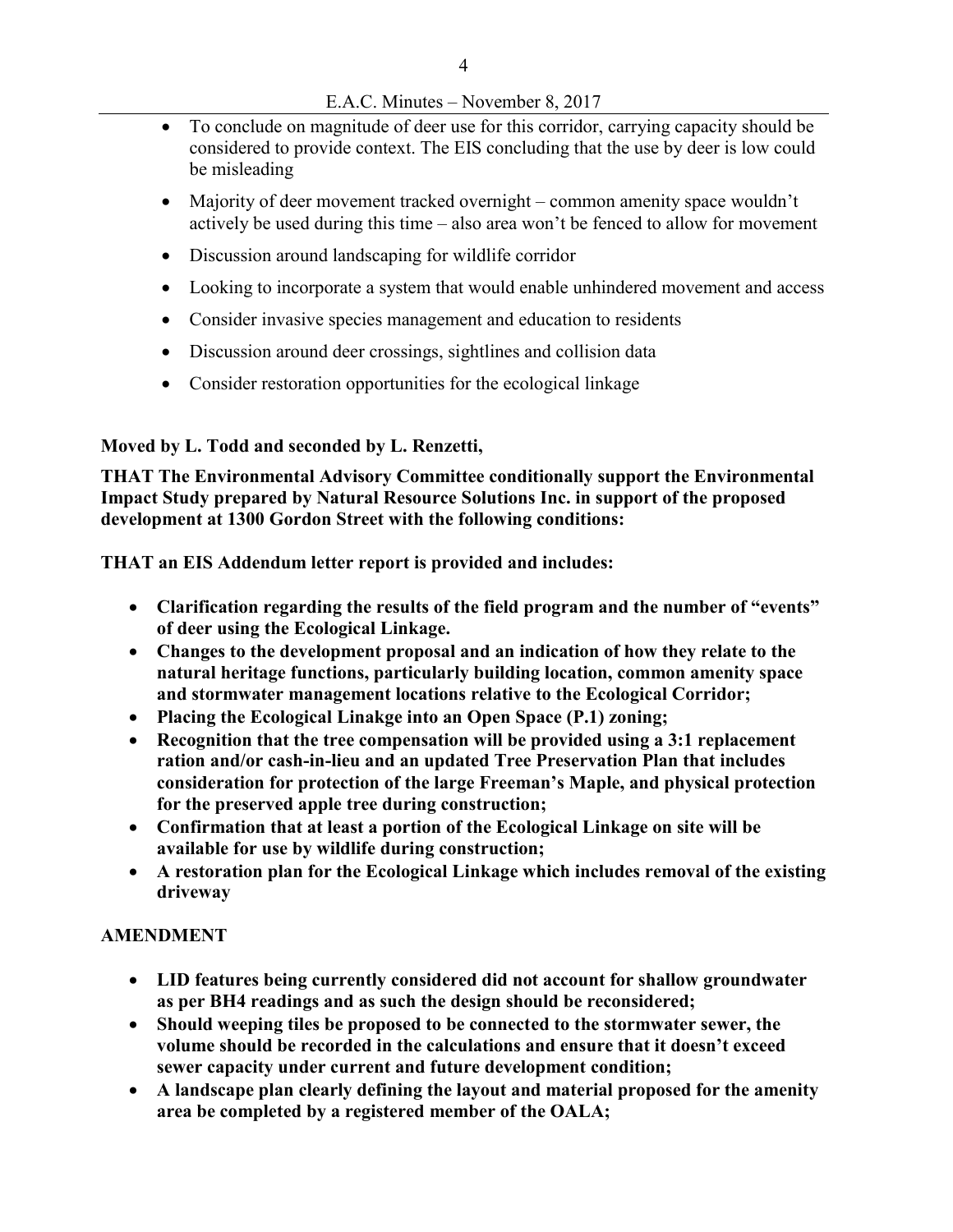- **Tree protection fencing location for each tree to follow the tree protection zone table provided in SD-90a**
- **Use a recognized water balance framework that is capable of accounting for hydrological responses associated with LID measures;**
- **Design the LID and relate the design back to the water balance equations**

**Motion Carried -Unanimous-**

#### **5. 1888 Gordon Street Official Plan and Zoning Bylaw Amendment**

M. Ursic from Beacon Consulting on behalf of the City of Guelph provided a summary of the staff report and was available to answer questions from the Environmental Advisory Committee.

EAC discussion included the following points:

- Consider different LID practices in design to build in redundancy
- EIS conclusions re: additional crayfish monitoring were not clearly supported by field data. More discussion should have been included to walk reader through findings of field study and how conclusions were drawn and supported.
- GRCA confirmed criteria for wetland removal
- updated water balance calculations, infiltration numbers and additional geotechnical work
- Opportunities for tree compensation at rear of site and discussion around landscaping goals to support local species
- Salt management plan will be submitted with final site plan
- Discussion around irrigation and water concerns
- Missing information in data table regarding site visits and findings

**Moved by L. Renzetti and seconded by V. Capmourteres,** 

**THAT The Environmental Advisory Committee conditionally accepts the Environmental Impact Study (September 2017) prepared by Stantec Consulting Ltd. for 1888 Gordon St. subject to the following:** 

**THAT an updated geotechnical/hydrogeological assessment (including a water balance) to address the comments above in identified by Engineering be provided to the satisfaction of City staff prior to re-zoning; and** 

**THAT an EIS Addendum report providing a proper discussion including peer-reviewed research on the terrestrial crayfish study that fully demonstrates the low likelihood to nonoccurrence of species on this site; and** 

**THAT in addition to the items already noted in Sections 7.3, 7.4 and 8.3 of the EIS, the following are provided, to the City's satisfaction, through the Site Plan Approval process:**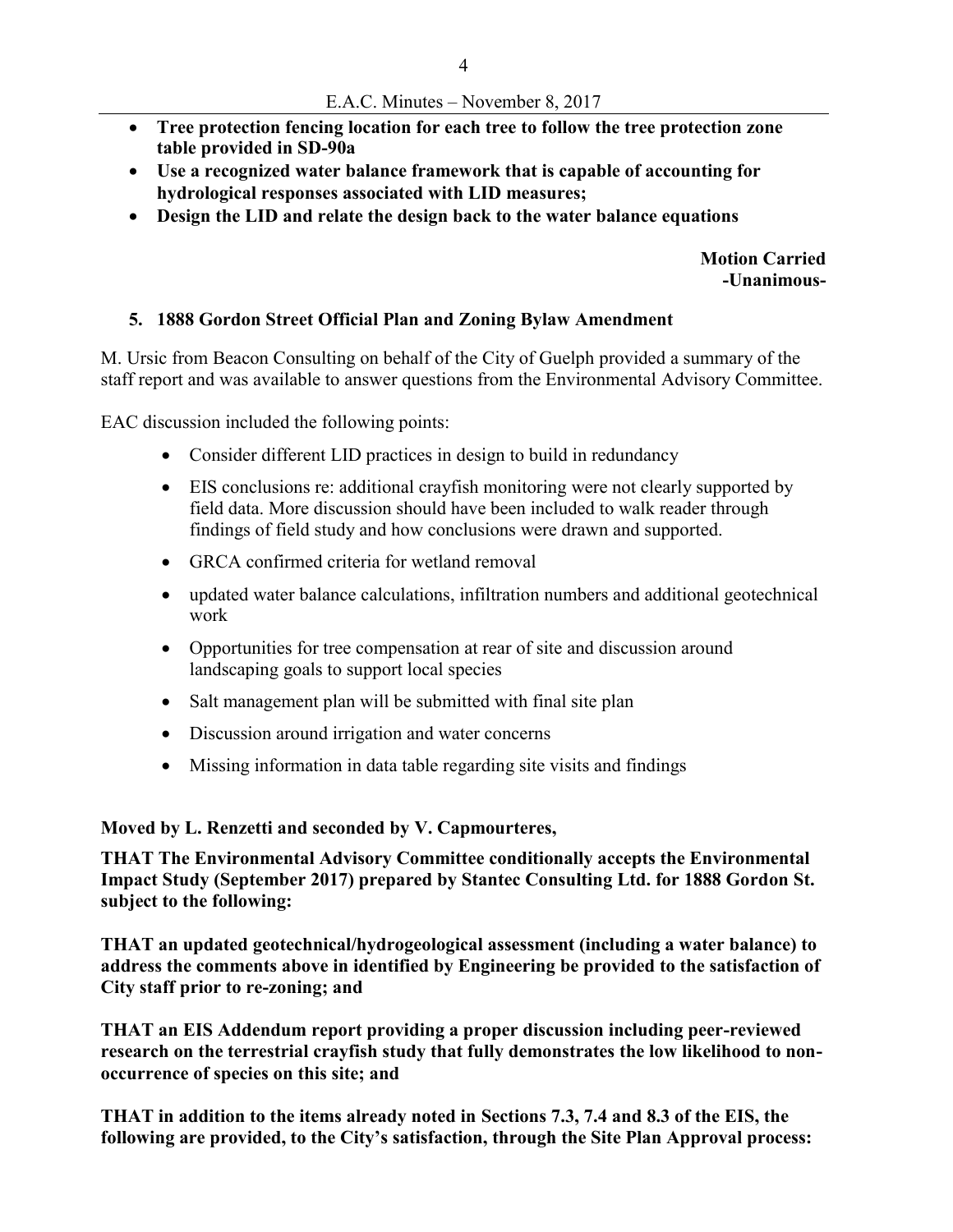- **An updated Tree Inventory and Tree Management Plan (including updated compensation calculations) that include the trees in the narrow finger at the back of the subject lands where there is a proposed road connection to Poppy Drive.**
- **A Detailed Landscaping Plan that includes that includes streetscape, landscape and naturalization plantings with native and non-invasive species, integrated with locations for proposed LIDs;**
- **Cash-in-lieu compensation for any trees in fair to excellent condition to be removed that cannot be compensated through proposed restoration plantings;**
- **A plan for transplanting the locally significant plant species to the nearby NHS, including target location, timing and any other specialized requirements;**
- **A monitoring plan focused on the ESC measures, functioning of LID measures, tree preservation and establishment of landscaping / restoration plantings; and**
- **A salt management plan.**

**Motion Carried -Unanimous-**

## **6. 58 Glenholm Drive EIR – dated September 2017**

M. Ursic from Beacon Consulting on behalf of the City of Guelph provided a summary of the staff report and was available to answer questions from the Environmental Advisory Committee.

EAC discussion included the following points:

- Discussion around why limited monitoring is being supported over the EIS recommendation
- Clarification and discussion around septic system policies in natural features
- Reviewed existing and proposed development map
- Applicant is still working to improve buffer and restoration opportunities
- Reviewed mitigation measures buffers, additional restoration planting, thinning of conifer plantations and underplanting to increase native plant diversity, removal of buckthorn, and increase depth of top soil to provide additional infiltration capacity
- Inconsistencies in map legend
- Consider standing snags within canopy gaps instead of removing trees

## **Moved by L. Renzetti and seconded by L. Todd,**

**THAT The Environmental Advisory Committee conditionally support the Environmental Implementation Report (EIR) prepared by North-South Environmental Inc. (September 2017) in support of rezoning of 58 Glenholm Drive with the following conditions:** 

**THAT the following items be provided to the City's satisfaction through an**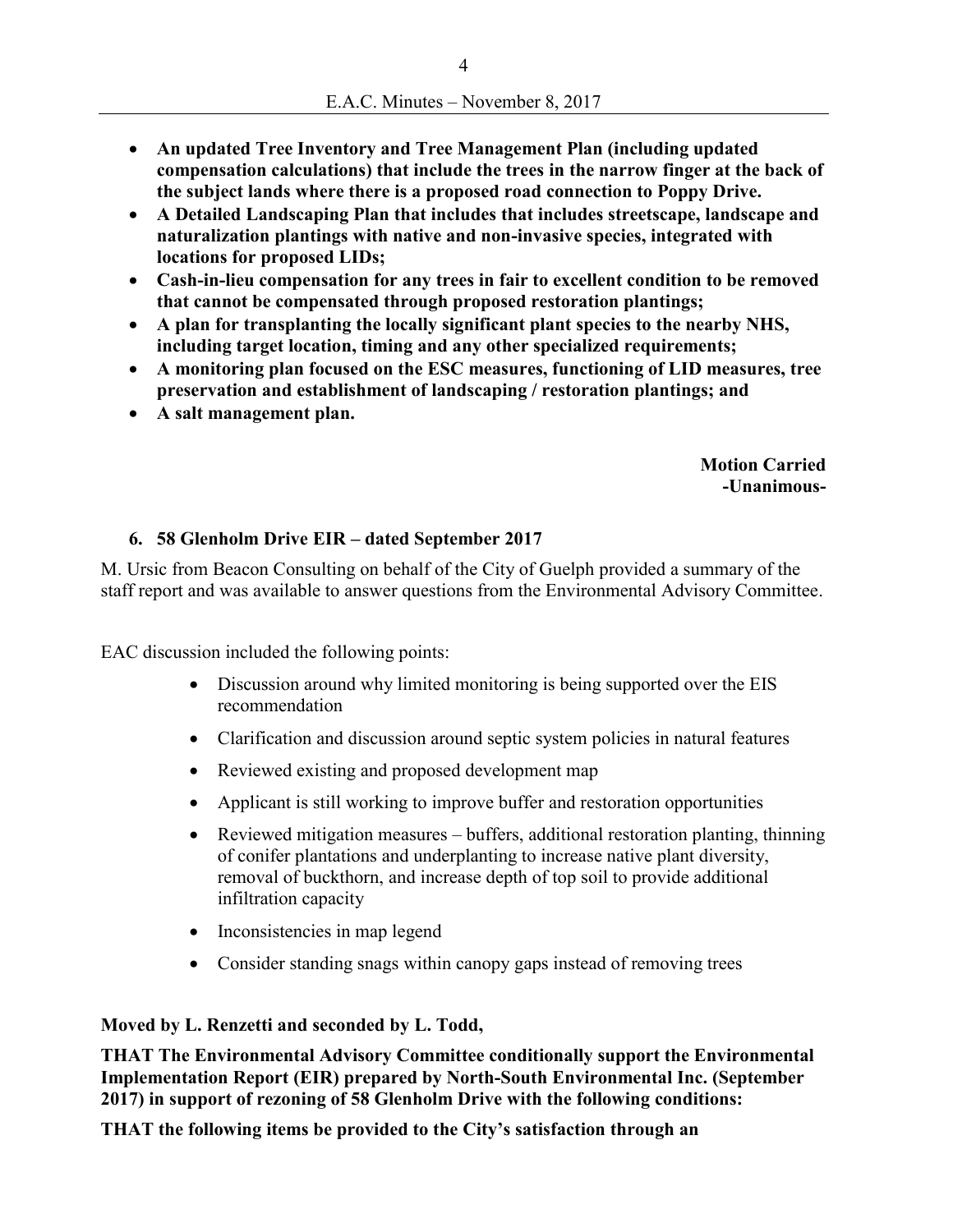#### **Addendum:**

- **Additional information related to the local soils, as well as a water balance, to demonstrate that the water management plan will work as anticipated;**
- **All plans, as appropriate, revised to show proposed wells and swales (and any other structures) outside of the approved buffers, and to exclude grading from the buffers to the greatest extent possible;**
- **All plans, as appropriate, be revised to eliminate grading from the woodland feature on 87 and 79 Glenholm, and to limit grading on 80 Glenholm Finalization of the small areas to be cleared (based on comments provided and further discussion with City staff if needed) and confirmation that the areas identified for restoration outside of the approved significant Woodland limits and variable buffers matches or exceeds this area;**
- **Updates to the Tree Inventory and Preservation Plan to clearly distinguish trees to be removed from those to be retained;**

**Landscaping Plan revised to include:** 

- **Any swales;**
- **Areas where 300 mm of topsoil is to be applied;**
- **The limits of the woodlands and approved buffers;**
- **The limits of the restoration areas outside of the Significant**
- **Woodlands and approved buffers;**
- **The details of the areas to be restored in relation to Buckthorn removals, underplanting and/or thinning;**
- **Incorporation of standing snags within canopy gaps; and**
- **The Restoration Areas outside of the Significant Woodlands and approved buffers;**
- **A revised Monitoring Plan focused on the establishment of the restoration plantings, success of the Buckthorn removals, and progress of the succession of the three plantation features over time. This plan should be in a table and clearly show the objective, methods, timing, frequency and duration of monitoring;**
- **A revised MBCA timing window;**
- **A revised homeowner insert that includes a few bullet points of why these features are significant, and a simple table of "do's" and "don'ts" for residents to be good stewards, with some graphic elements if possible; and**
- **Details on the location and type of lighting fixtures to be used to limit light spillage into the natural features and inclusion of these recommendations in the homeowner's insert as part of the do's and don'ts;**

**Motion Carried -Unanimous-**